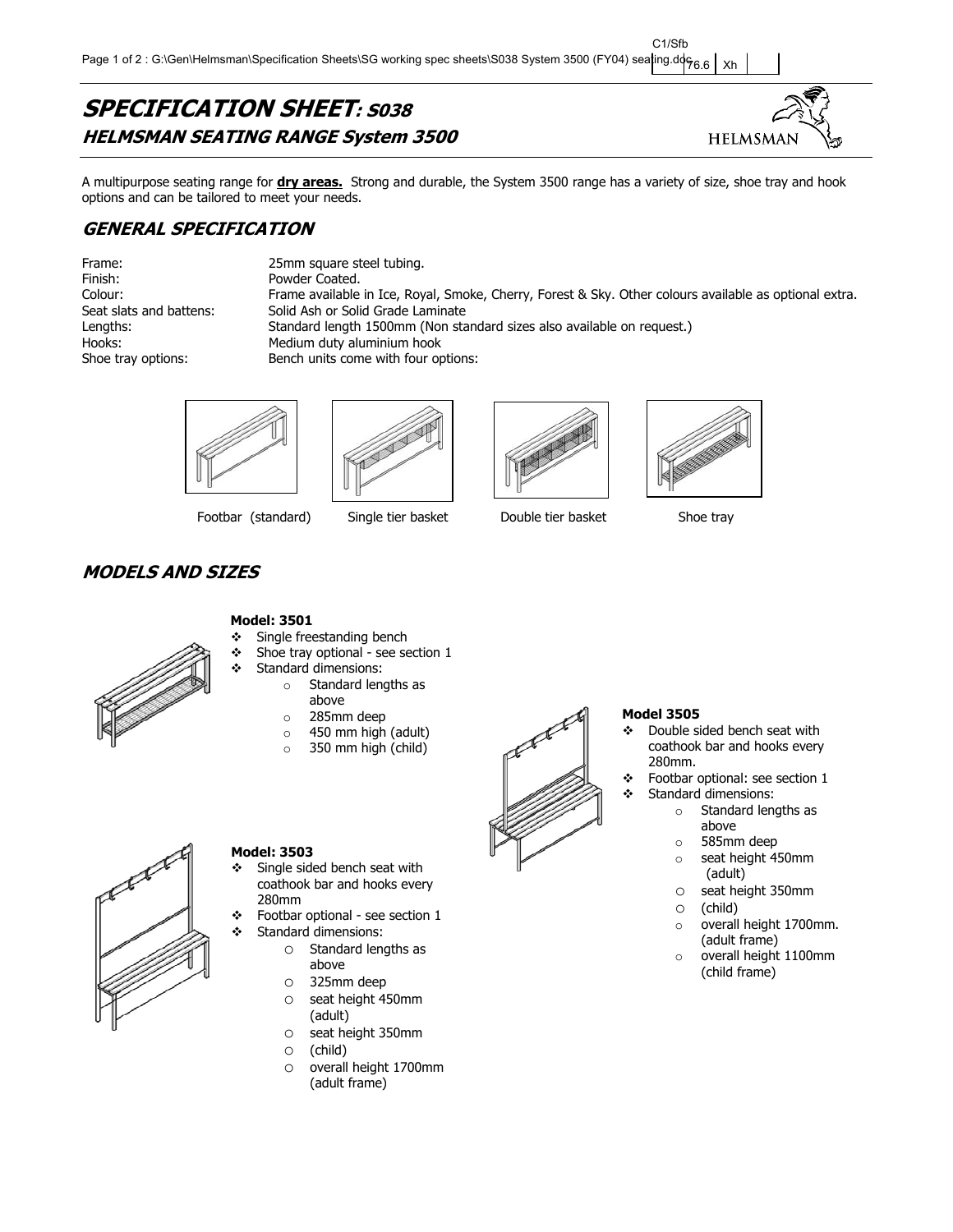



**Model: 3507**  Wall mounted coathook bar

with 5 hooks Standard dimensions: o 1500mm long

### **Model 3511**

- $\div$  Bench wall to floor
	- Standard dimensions
		- o 1500mm long
		- o 300mm deep o seat height 450mm
		- (adult)
		- o seat height 350mm (child)





#### **Model 3509**

- $\div$  Bench Cantilever
- Standard dimensions
	- o 1500mm long
	- o 300mm deep
	- o seat height 450mm (adult)
	- o seat height 350mm (child)

NB: Check wall type to ensure that correct fixings are used

**Bespoke:** We have the ability to customise our products to meet your requirement and space, providing solutions for awkward corners, uneven floors or even curved walls.

**After-sales Service:** All of our products are supported by the Helmsman Service team who provide technical advice, maintenance schemes, prompt delivery of replacement keys/parts and product refurbishment. Contact them on 01284 727633 or email service@helmsman.co.uk

- Health & Safety: Lockers must be firmly secured to wall or floor and fixed together in runs for safety purposes. If applicable, install in accordance with specific product instructions.
- All dimensions are nominal.
- To enable us to interpret your requirements accurately, please state at time of enquiry/order the choice of locker type, colour, locking and nesting arrangement and delivery requirement.
- The products described in this specification sheet herein are the subjects of patent, trademark, design and copyright protection or application thereof.
- In the interest of efficiency and service to our customers, the company reserves the right to modify the specifications of any of its products.



Certificate Number FM12508



Helmsman is the trading name of Sperrin Metal Products Ltd

1 Northern Way, Bury St Edmunds, Suffolk, IP32 6NH, United Kingdom Tel: (+44) 01284 727600 Fax: (+44) 01284 727601 www.helmsman.co.uk sales@helmsman.co.uk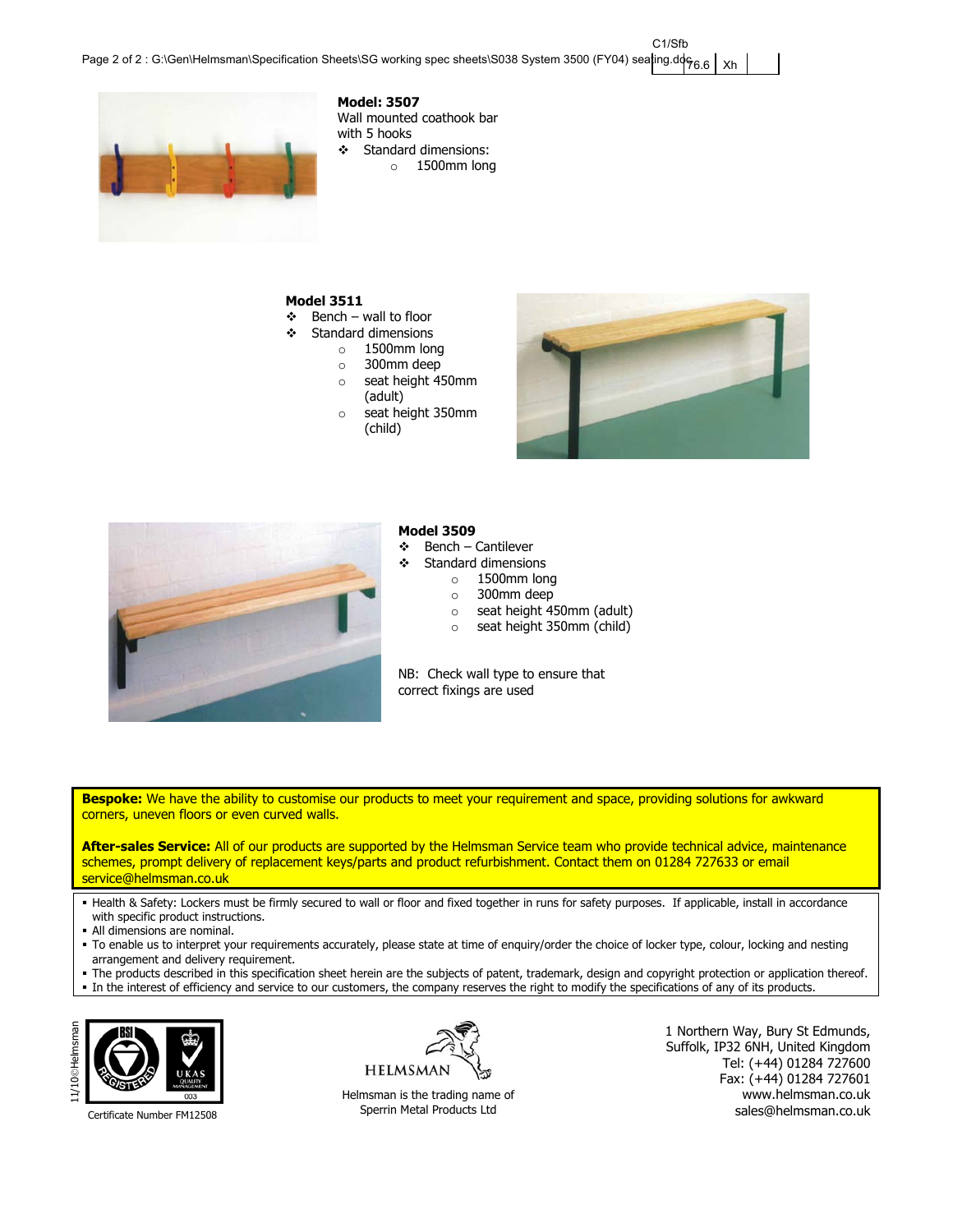# **SPECIFICATION SHEET: S040 HELMSMAN SEATING RANGE System 3100**

A multipurpose seating range for **dry areas.** Strong and durable, the System 3100 range has a variety of size, shoe tray and hook options and can be tailored to meet your needs.

## **GENERAL SPECIFICATION**

Frame: **40mm** square steel tubing. Finish: Epoxy powder coated. Colour: Frame available in Silver Grey, Sky Blue, Moss Green, Red & Black. Other colours available as optional extra. Seat slats and battens: Ash Hardwood & Solid Grade Laminate

Sizes: Bench units come in standard lengths of 1500mm. (Non standard sizes also available on request.) Hooks: Brightened Aluminium Medium Duty Hook Shoe tray options: Bench units come with three options:





Footbar (standard) Single tier basket Double tier basket Shoe tray







**MODELS AND SIZES** 

- **Model: 3101**
- Single freestanding bench
- $\div$  Shoe tray optional see section 1
- Standard dimensions:
	- o 1500mm long
	- o 300mm deep
	- o 450 mm high (adult)



### **Model: 3103**

- Single sided bench seat with coathook bar and hooks every 280mm.
- Footbar
- Standard dimensions:
	- o 1500mm long
		- o 340mm deep
		- o seat height 450mm
		- o overall height 1700mm



### (frame) **Model 3105**

- Double sided bench seat with coathook bar and hooks every 280mm.
- Footbar
- Standard dimensions:
	- o 1500mm long
		- o 600mm deep
		- o seat height 450mm
		- o overall height 1700mm. (frame)



C1/Sfb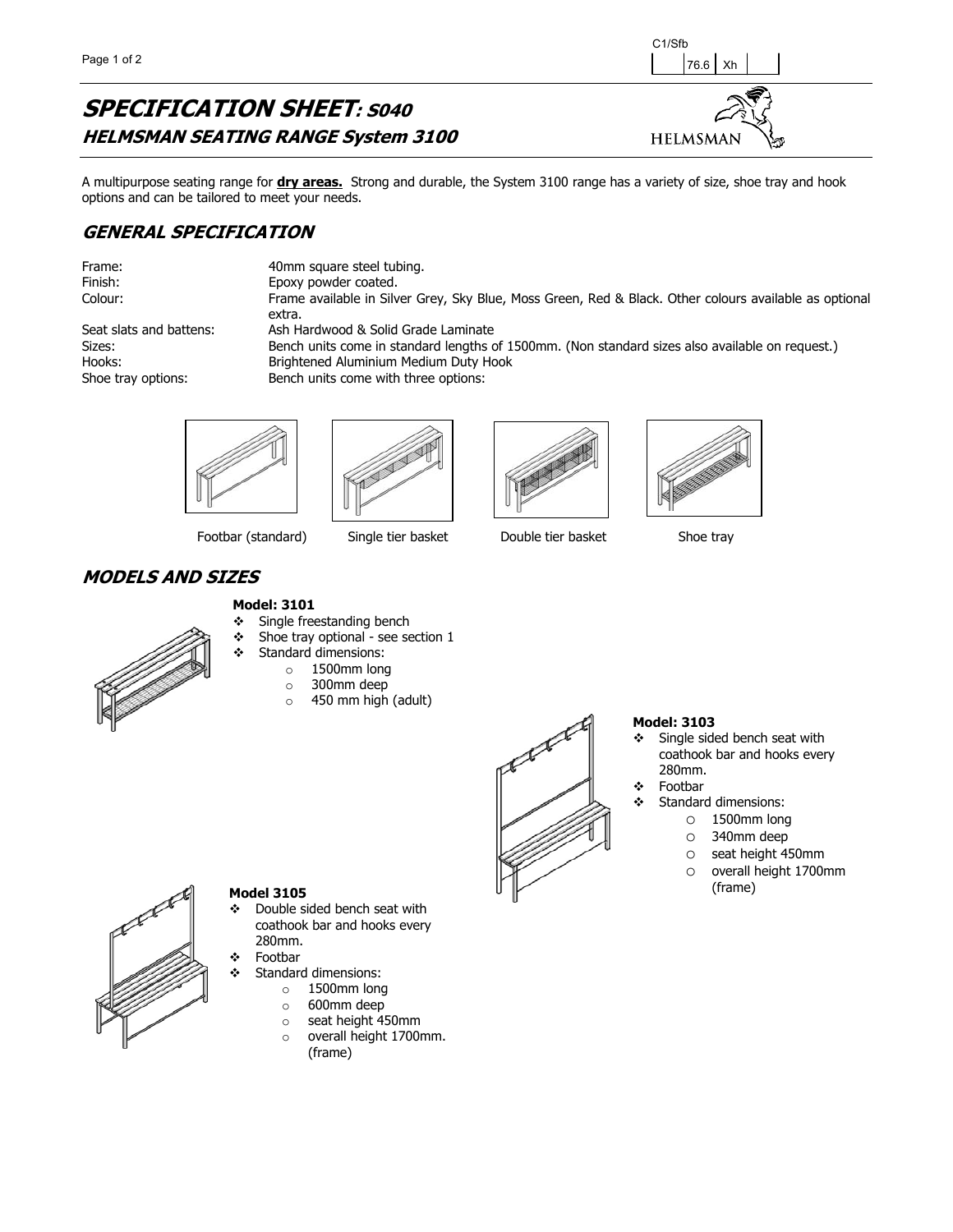



### **Model: 3107**

Wall mounted coathook bar with 5 hooks

- Standard dimensions:
	- o 1500mm long
	- o Hooks, every 250mm

#### **Model 3109**

- $\div$  Bench Cantilever
- $\div$  Standard dimensions
	- $\circ$  1500mm long
	- o seat height 450mm
	- o seat depth 300mm or 380mm

NB: Check wall type to ensure that correct fixings are used





#### **Model 3111**

- $\div$  Bench wall to floor
- $\div$  Standard dimensions
	- o 1500mm long
	- o 300mm or 380mm
		- deep
	- o seat height 450mm

#### **HELMSMAN also provide an extensive range of lockers, changing room furniture, toilet/shower cubicles, vanity units, wall linings and panel systems.**

**Bespoke:** We have the ability to customise our products to meet your requirement and space, providing solutions for awkward corners, uneven floors or even curved walls.

**After-sales Service:** All of our products are supported by the Helmsman Service team who provide technical advice, maintenance schemes, prompt delivery of replacement keys/parts and product refurbishment. Contact them on 01284 727633 or email service@helmsman.co.uk

- Health & Safety: Lockers must be firmly secured to wall or floor and fixed together in runs for safety purposes. If applicable, install in accordance with specific product instructions.
- All dimensions are nominal.
- To enable us to interpret your requirements accurately, please state at time of enquiry/order the choice of locker type, colour, locking and nesting arrangement and delivery requirement.
- The products described in this specification sheet herein are the subjects of patent, trademark, design and copyright protection or application thereof.
- In the interest of efficiency and service to our customers, the company reserves the right to modify the specifications of any of its products.



Certificate Number FM12508



Helmsman is the trading name of Sperrin Metal Products Ltd

1 Northern Way, Bury St Edmunds, Suffolk, IP32 6NH, United Kingdom Tel: (+44) 01284 727600 Fax: (+44) 01284 727601 www.helmsman.co.uk sales@helmsman.co.uk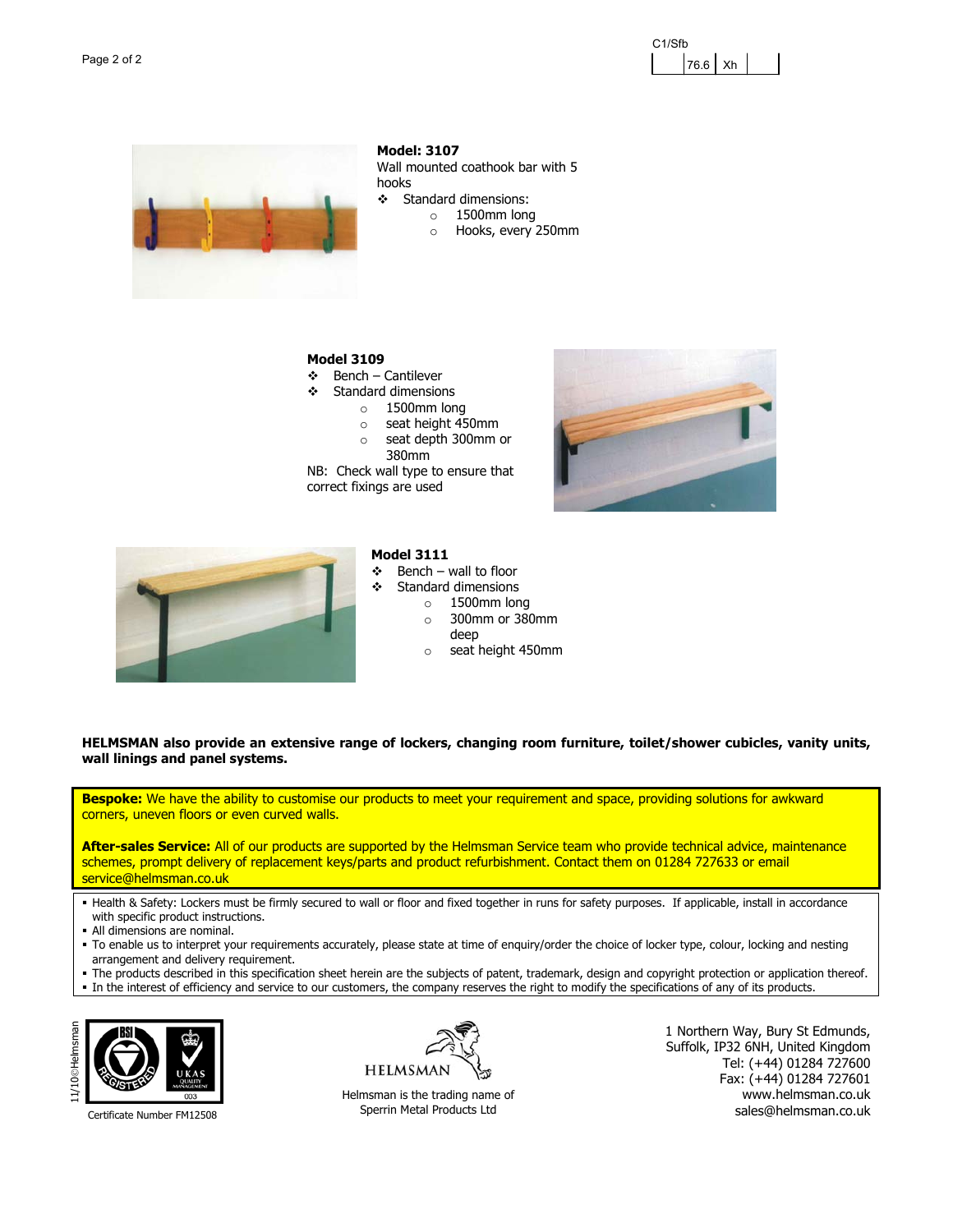# **SPECIFICATION SHEET: S041 HELMSMAN SEATING RANGE System 3200**

C1/Sfb Page 1 of 2  $76.6$  Xh



A multipurpose seating range for **wet areas.** Strong and durable, the System 3200 range has a variety of size, shoe tray and hook options and can be tailored to meet your needs.

## **GENERAL SPECIFICATION**

Frame: 40mm square steel tubing. Finish: Zinc Plated finished with Plascote PPA571 & Epoxy powder coated. Colour: Frame available in Silver Grey, Sky Blue, Moss Green, Red & Black. Other colours available as optional extra. Seat slats and battens: Ash Hardwood & Solid Grade Laminate Sizes: Bench units come in standard lengths of 1500mm.(Non standard sizes also available on request.) Hooks: Brightened Aluminium Medium Duty Hook Shoe tray options: Bench units come with three options:



Footbar (standard) Single tier basket Double tier basket Shoe tray







**MODELS AND SIZES** 

## **Model: 3202**

- Single freestanding bench
- $\div$  Shoe tray optional see section 1
- $\div$  Standard dimensions:
	- o 1500mm long
	- o 300mm deep
	- <sup>o</sup> seat height 450 mm **Model: 3204**



- Single sided bench seat with coathook bar and hooks every 280mm
- Footbar
- Standard dimensions:
	- o 1500mm long
		- o 340mm deep
		- o seat height 450mm
		- o overall height 1700mm (frame)



### **Model 3206**

 Double sided bench seat with coathook bar and hooks every 280mm.

- Footbar
- Standard dimensions:
	- o 1500mm long
		- o 600mm deep
		- o seat height 450mm
		- o overall height 1700mm.
		- (frame)